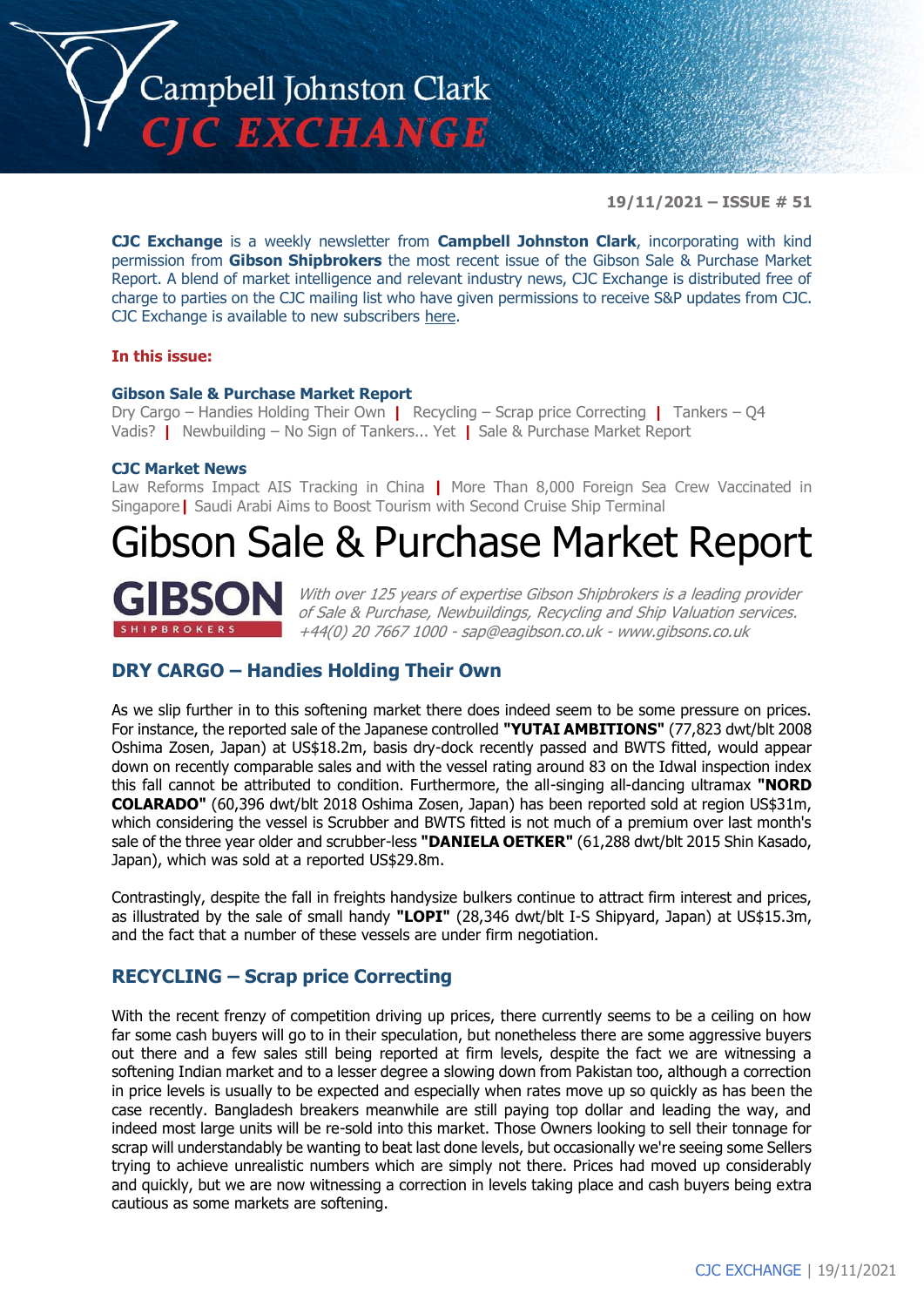

## **TANKERS – Q4 Vadis?**

Q4 is shaping up to be somewhat quieter in terms of tanker S&P activity than one may have expected, given the relatively large amount of capital looking for opportunities in the sector. While there's a sense that investor interest has driven asset prices to disconnect from a frankly lacklustre freight market, the reality is that actually concluded/confirmed sales at substantially higher than 'last done' prices for 10- 15 year-old tankers remain frustratingly out of reach. There have been reports of a number of deals fixed at higher prices having failed over the last two weeks, so market stakeholders will have to wait a little longer yet for actual benchmark transactions upon which they can base their assessment of values in the sector.

Having said that, it's worth mentioning that in the suezmax sector at least the reported sale of the **"DENSA WHALE"** (158,322 dwt/blt 2012 HHI) to Greek buyers at US\$ 32m (basis SS+DD and BWTS being due fairly promptly) gives us a fair benchmark for prime second hand age prices. The last sale of similar Korean-built units dating back to February this year, when Alma Maritime and Ridgebury each picked up 2 x 2011 Hyundai-built units with SSDD/BWTS due for USD 25m each, was unfortunately bank-driven so it's still a bit hard to say with confidence whether or not this genuinely represents a significant jump in values for straight sale candidates; bullish investors and prospective sellers will be wont to argue that it does. Sharp-eyed buyers could well argue that a sustained depression in the freight markets that runs well into the new year will likely imply values are set to take a further beating and that this doesn't really represent an actual upward trend per se - either way one can only hope that the final weeks of 2021 may give some clarity on the matter by generating hard sales data to work with.

## **NEWBUILDING – No Sign of Tankers... Yet**

We are fast approaching the Christmas season when newbuildings are traditionally quiet given the time taken to execute a typical newbuilding negotiation. There remains little change with regards to tanker activity at the yards and owners continue to wait for firm and sustained signs of a market rebound before considering investment in very modern or newbuilding tonnage. We do not yet see yards positioning themselves for tankers as the final run on containers and LNG continues to distract them. This is surprising given that tankers are pretty much the only main shipping sector not to have experienced a high volume of newbuilding orders and this seems likely where the shipyards will make their money next as other sectors will feel the pressures of the very high orderbooks eventually.

Bulker newbuilding activity remains reasonably flat as many try to digest where the market will move to next. Earnings remain good but there has been continued falls in the indices affect sentiment and the forward curves, particularly for 2023. However, the orderbooks remain below 10% and plenty of 1st half 2024 capacity and some end 2023 so if the bulker market continues at around current levels some may return to the yards for investment.

## **Gibson Sale & Purchase Market Report**

#### **S&P SALES**

| <b>Vessel Name</b>  | <b>DWT</b> | <b>Built</b> | Yard                   | <b>Buyers</b>          | <b>Price</b><br>$(\$/m)$ | <b>Notes</b>                         |  |  |
|---------------------|------------|--------------|------------------------|------------------------|--------------------------|--------------------------------------|--|--|
| <b>BULKERS</b>      |            |              |                        |                        |                          |                                      |  |  |
| <b>AQUAPRINCESS</b> | 182,060    | 2009         | <b>Odense</b><br>(DEN) | Undisclosde<br>d buyer | 24                       | <b>BWTS fitted. DD</b><br>due 10/22. |  |  |
| <b>ASL MARS</b>     | 175,086    | 2004         | SWS (CHN)              | Chinese<br>buyer       | high<br>16               | BWTS due 4/22.                       |  |  |
| Page                |            |              |                        |                        |                          |                                      |  |  |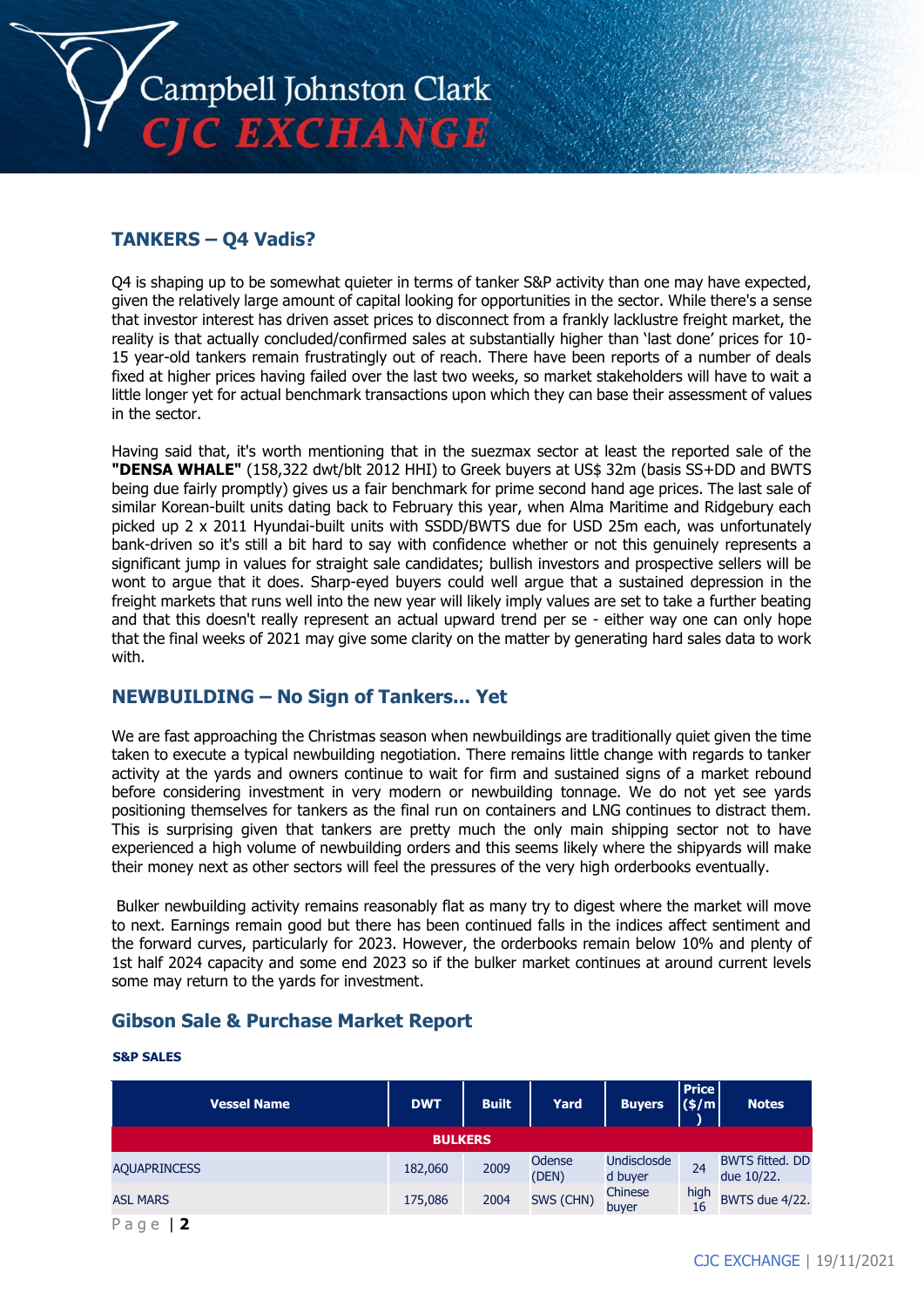

P a g e | **3**

| <b>CONTAINERS / RO-RO / REEFER / PCC</b> |  |  |
|------------------------------------------|--|--|
|                                          |  |  |

| <b>BUNJI</b>                               | 98,704          | 2013         | <b>Tsuneishi</b><br>Zhoushan<br>(CHN)                    | Oldendorff                    |                    | 23.5 DD psd 10/21.                                                                 |
|--------------------------------------------|-----------------|--------------|----------------------------------------------------------|-------------------------------|--------------------|------------------------------------------------------------------------------------|
| <b>YUTAI AMBITIONS</b>                     | 77,823          | 2008         | Oshima<br>Zosen (JPN)                                    | <b>Greek buyer</b>            | 18.2               | DD psd 10/21.<br><b>BWTS fitted.</b>                                               |
| <b>SOHO MERCHANT</b><br><b>SOHO TRADER</b> | 64,000<br>63473 | 2015<br>2015 | Chengxi<br>(CHN)<br><b>Jiangsu</b><br>Newyangzi<br>(CHN) | Costamare                     | 50.5<br>en<br>bloc | <b>BWTS fitted.</b><br><b>BWTS fitted.</b>                                         |
| <b>STAR CRIOS</b>                          | 63,227          | 2012         | Yangzhou<br>Dayang<br>(CHN)                              | Greek buyer                   | 21.5               | Tier II.<br>SS+BWTS due<br>6/22. Dely<br>F'East.                                   |
| <b>STAR DAMON</b>                          | 63,227          | 2012         | Yangzhou<br>Dayang<br>(CHN)                              | <b>Greek buyer</b>            |                    | Tier II. BWTS.<br>SS due 10/22.<br>22.5 Inc. TC to 3-<br>5/22 @ \$36.5k<br>pd -5%. |
| <b>NORD COLORADO</b>                       | 60,396          | 2018         | Oshima<br>Zosen (JPN)                                    | Undisclosde<br>d buyer        | 31                 | DD psd 10/20.<br>scrubber and<br>bwts fitted                                       |
| <b>FU HENG SHAN</b>                        | 57,034          | 2011         | Jiangsu<br>Hantong<br>(CHN)                              | Undisclosde<br>d buyer        | 20                 | SS psd 3/21.                                                                       |
| <b>GUANG ZHOU FA ZHAN 5</b>                | 57,000          | 2010         | Jiangsu<br>Hantong<br>(CHN)                              | Undisclosde<br>d buyer        |                    | 18.5 SS psd 12/19.                                                                 |
| ZHONG XING DA 98                           | 38,448          | 2013         | Zhejiang<br><b>Hexing</b><br>Shipyard                    | Undisclosde<br>d buyer        | 14.1               | RMB 90mill.<br>SS/DD<br>unknown.<br>Chinese flag.                                  |
| <b>LOPI</b>                                | 28,346          | 2010         | I-S Shipyard Undisclosde<br>(JPN)                        | d buyer                       |                    | SS psd 5/20.<br>15.3 BWTS fitted.<br>Logs fitted.                                  |
| <b>ATLANTIC VERACRUZ</b>                   | 28,339          | 2009         | Shimanami<br>(JPN)                                       | Undisclosde<br>d buyer        | xs 12              | SS+BWTS due<br>7/22.                                                               |
|                                            | <b>TANKERS</b>  |              |                                                          |                               |                    |                                                                                    |
| <b>MARAN CORONA</b>                        | 306,093         | 2003         | Daewoo<br>(KRS)                                          | <b>Greek buyer</b>            | 28.5               | Cap 1. DD due<br>12/21.                                                            |
| <b>ASTRO PERSEUS</b>                       | 159,116         | 2004         | Hyundai<br>Ulsan (KRS)                                   | Undisclosde<br>d buyer        |                    | 18.5 DD due 12/21.                                                                 |
| <b>DENSAY WHALE</b>                        | 158,322         | 2012         | <b>Hvundai</b><br>Gunsan<br>(KRS)                        | Greek buyer                   | 32 <sub>2</sub>    | SS+BWTS due<br>3/22.                                                               |
| <b>OCEAN GLOBE</b>                         | 50,344          | 2007         | SLS (KRS)                                                | Middle<br>Eastern<br>buyer    | $10*$              | Judicial sale.<br>Pump-room.                                                       |
| <b>HYUNDAI VIETNAM S501</b>                | 50,000          | 2022         | Hyundai<br>Vietnam<br>(VIET)                             | <b>Undisclosde</b><br>d buyer | 38                 | <b>BWTS fitted.</b><br>Scrubber ready.<br>Dely 12/22.                              |
| <b>OCEAN COSMOS</b>                        | 49,908          | 2008         | SLS (KRS)                                                | Greek buyer                   | $10.7*$            | Judicial sale.<br>Pump-room.                                                       |
| <b>SEAWAYS BODIE</b>                       | 36,725          | 2006         | Hyundai<br>Mipo (KRS)                                    | Undisclosde<br>d buyer        | 7.6                | Deepwell. Ice<br>1A. SS due/psd<br>11//21 ???                                      |
| MESABI + BARDON                            | 12,900          | both 2006    | Samho<br>(KRS)                                           | <b>Undisclosde</b><br>d buyer | 6 each             | Epoxy. IMO II.<br>SS psd<br>$10+11/21.$<br><b>BWTS fitted.</b>                     |
| <b>IHEM</b>                                | 5,810           | 2005         | <b>Torgem</b><br>(TRK)                                   | Nigeriaan<br>buyer            | 1.9 <sub>1</sub>   | Marineline. IMO<br>II. Laid-up, SS<br>overdue 10/21.                               |

Campbell Johnston Clark<br>CJC EXCHANGE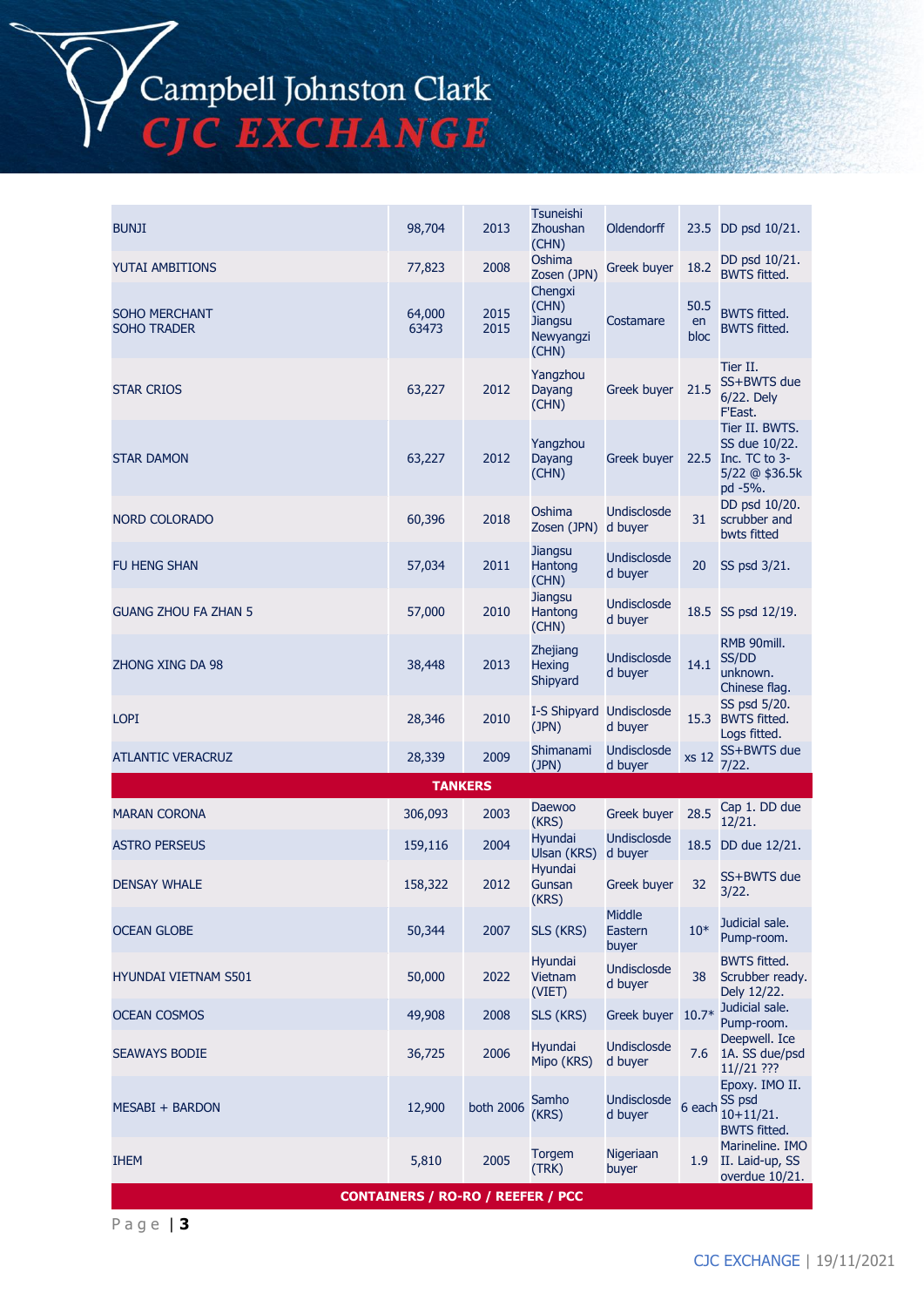Campbell Johnston Clark<br>CJC EXCHANGE

| CORONADO BAY + GLACIER BAY      | 34,325 | 2008+2009 | Xiamen<br>(CHN)                | <b>CMA CGM</b>            | 40             | 2578 TEU.<br>each Geared.                                              |  |
|---------------------------------|--------|-----------|--------------------------------|---------------------------|----------------|------------------------------------------------------------------------|--|
| <b>BOX EXPRESS</b>              | 21,730 | 2016      | Guangzhou<br>Wenchong<br>(CHN) | <b>Taiwanese</b><br>buyer |                | 1700 TEU.<br>40.8 Geared. SS psd<br>5/21.                              |  |
| <b>GAS (LNG/LPG/LAG/CO2)</b>    |        |           |                                |                           |                |                                                                        |  |
| ADAMASTOS + ASKLIPIOS + ATTALOS |        | all 2021  | Hyundai<br>Ulsan (KRS)         | <b>Greek buyer</b>        | 207.67<br>each | 174,062 cbm.<br>Inc. \$74m TCs<br>to Engie /<br>Cheniere / BP<br>resp. |  |

#### **NEWBUILDING ORDERS**

| <b>Ordering Client</b>                   | <b>Vessel</b><br><b>Type</b> | Size / No.<br>of units      | <b>Shipyard</b><br>Country)    | <b>Delivery</b> | <b>Price</b><br>\$m\$ | <b>Notes</b>                                                        |  |  |
|------------------------------------------|------------------------------|-----------------------------|--------------------------------|-----------------|-----------------------|---------------------------------------------------------------------|--|--|
| <b>GENERAL CARGO / MULTI-PURPOSE</b>     |                              |                             |                                |                 |                       |                                                                     |  |  |
| Lang Ship                                | <b>MPP</b>                   | 7,800 dwt<br>x <sub>3</sub> | Wuhu<br>Shipyard<br>(CHN)      | 2024            |                       | LNG dual fuel.                                                      |  |  |
| ESTE Verwaltungs (c/o Jebsen Shipping)   | <b>MPP</b>                   | $+2$                        | 5,200 dwt Dajin Heavy<br>(CHN) | 2024            |                       | Declared<br>options.                                                |  |  |
| <b>TANKERS</b>                           |                              |                             |                                |                 |                       |                                                                     |  |  |
| <b>Capital Maritime</b>                  | <b>MR</b>                    | 50,000 dwt<br>$\times 6$    | Hyundai<br>Vietnam<br>(VIET)   | 2023-2024       | 38                    | Ordered in<br>summer.<br>$LNG+AMP+win$<br>d rotor ready.<br>EEDI 3. |  |  |
| <b>CONTAINERS / RO-RO / REEFER / PCC</b> |                              |                             |                                |                 |                       |                                                                     |  |  |
| <b>Scandlines Denmark</b>                | <b>RoPax</b>                 | 1200 LM x                   | Cemre (TRK) 2024               |                 |                       | 140 pax.                                                            |  |  |

#### **Recycling Prices (US\$/LWT)**

|                                                  | <b>Banglades</b><br>h | Pakistan | <b>India</b> | <b>Turkey</b> |
|--------------------------------------------------|-----------------------|----------|--------------|---------------|
| Tank/Cont/Ro-Ro/Capes/LPG/PCC                    | 625/645               | 610/625  | 575/590      | 350/360       |
| Dry Cargo/Bulk/Tween/Gen Cargo                   | 610/625               | 600/610  | 565/575      | 330/340       |
| Attaccelerated and Oranges different Materials W |                       |          |              |               |

#### **Newbuild and Second Hand Values** (\$ million)

| 1111110117                 |                 |                 |                |
|----------------------------|-----------------|-----------------|----------------|
|                            | <b>Newbuild</b> | 5 Year<br>Old   | 10 Year<br>Old |
| <b>Tankers</b>             |                 |                 |                |
| <b>VLCC</b>                | 108.5           | 70              | 46             |
| <b>SUEZMAX</b>             | 75              | 47              | 31             |
| <b>AFRAMAX</b>             | 60              | 40              | 26             |
| <b>MR</b>                  | 41              | 28              | 17.5           |
| <b>Bulkers</b>             |                 |                 |                |
| <b>CAPESIZE</b>            | $60.5^{\circ}$  | 41.5            | 35             |
| <b>KAMSARMAX / PANAMAX</b> | $35^{\wedge}$   | 34k/31.5p       | 25k/23p        |
| <b>ULTRAMAX / SUPRAMAX</b> | $33^$           | 30 <sub>u</sub> | 23s            |
| <b>HANDYSIZE</b>           | $29.5^{\circ}$  | 26              | 18.5           |
|                            |                 |                 |                |

^=Chinese price (otherwise based upon Japanese / Korean country of build)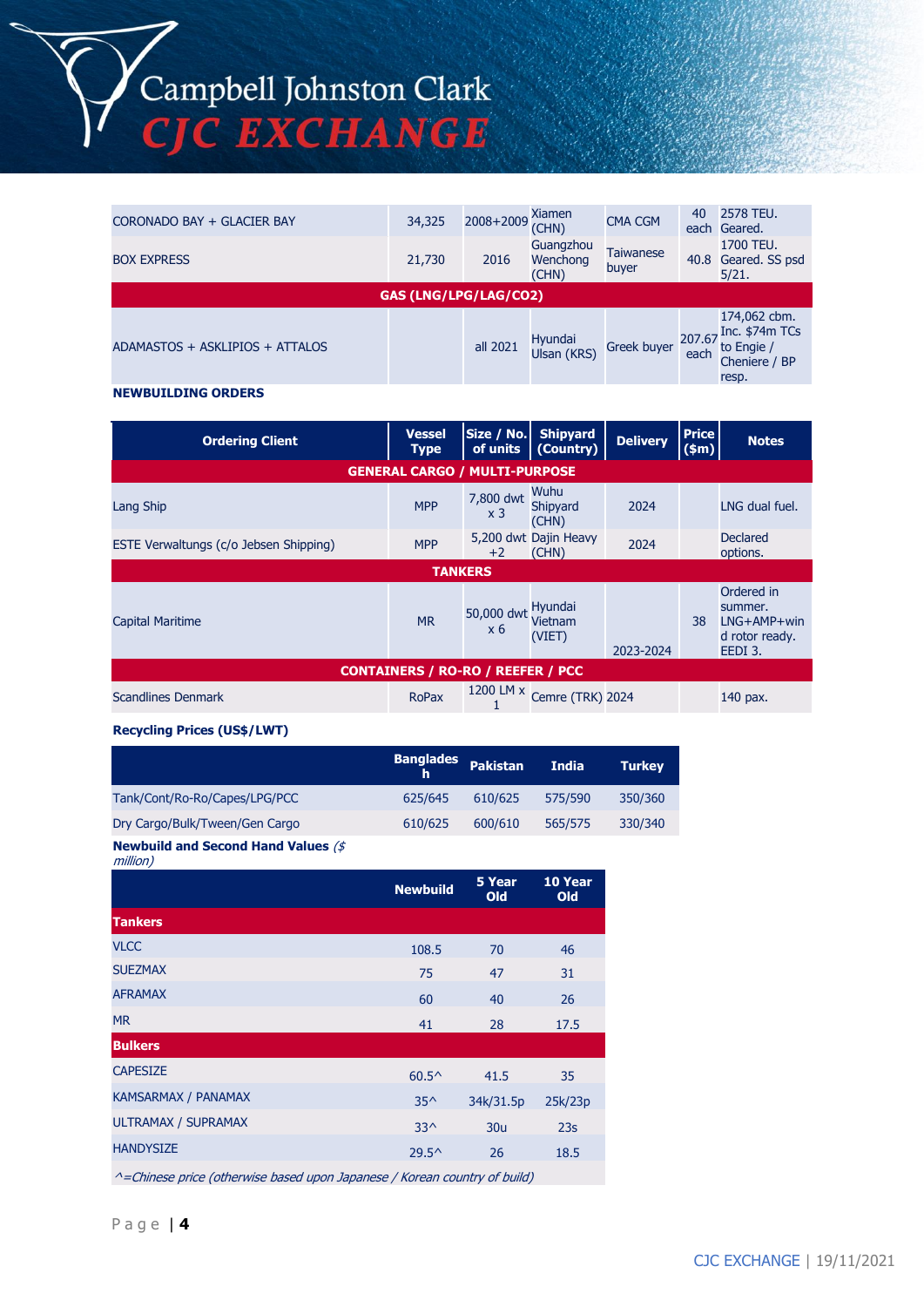

*This report has been produced for general information and is not a replacement for specific advice. While the market information is believed to be reasonably accurate, it is by its nature subject to limited audits and validations. No responsibility can be accepted for any errors or any consequences arising therefrom. No part of the report may be reproduced or circulated without our prior written approval. © E.A. Gibson Shipbrokers Ltd 2021.*

# CJC Market News



Campbell Johnston Clark (CJC) is a medium-sized international law firm advising on all aspects of the shipping sector, from ship finance to dry shipping and comprehensive casualty handling, and all that happens in between. Today, we have offices in London, Newcastle, Singapore and Miami.

## **Law Reforms Impact AIS Tracking in China**



Two laws recently passed in China appear to have had the effect of preventing Automatic Identification System (AIS) tracking of ships in Chinese waters.

China's Personal Information Protection Law, aimed at increasing government control on how organisations collect and export Chinese data, has added new rules which have already begun to frustrate attempts to track ships in Chinese territorial waters.

Reuters' sources have reported at least a 45% drop in tracking data in recent days. The data enables companies

to make decisions on shipping routes which can ease congestion. Given the current situation of port congestion worldwide, the news is worrying.

Anastassis Touros, AIS network team leader at MarineTraffic stated that "if this continues, there will be a big impact in terms of global visibility especially as we come into the busy Christmas period with supply chains already facing huge problems all over the world."

"All of a sudden we do not know when ships are leaving and from where, and we also don't have the full picture on port congestion which AIS offers us."

Mainland China is home to six of the world's ten largest container ports and the recent surge in demand worldwide has added to the importance of AIS, especially in China where a large proportion of goods are exported from.

An unnamed Chinese AIS vendor confirmed to Reuters that the data was now only supplied to domestic users.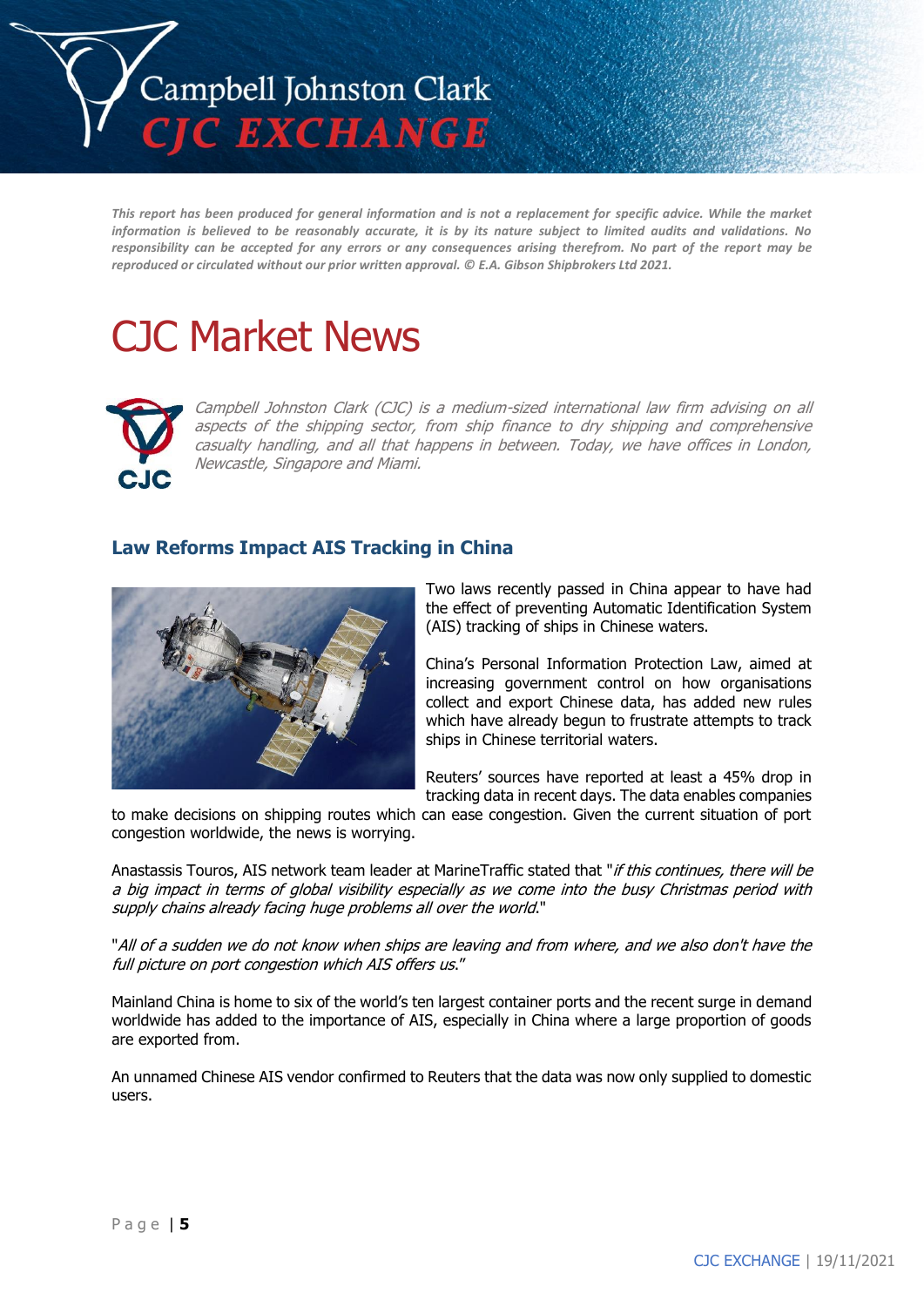

## **More Than 8,000 Foreign Sea Crew Vaccinated in Singapore**



In a joint media release, the Maritime and Port Authority of Singapore reports that more than 8,000 foreign sea crew have been inoculated with at least one dose of the Covid-19 vaccination in Singapore, out of which, 90% have been fully vaccinated. The 8,000 foreign sea crew is said to comprise around 5,200 resident foreign sea crew working onboard local harbour crafts in the Port of Singapore and some 2,860 non-resident foreign sea crew primarily working onboard cruise ships, fishing and supply vessels, regional ferries, yachts and pleasure craft.

As stated, the Port of Singapore had begun vaccinating foreign sea crew since April 2021. The first exercise started with resident foreign sea crew under the Sea-Air Vaccination Exercise (also known as "SAVE"). A subsequent exercise, the Sea Crew Vaccination initiative or SEAVAX began in August 2021 and targeted non-resident foreign sea crew. At present, it is estimated that about 37,800 frontline and essential maritime personnel have been fully vaccinated in Singapore. However, Singapore will not be stopping its vaccination exercise and plans are already in place to expand the SEAVAX program further. From 15 November 2021 till 30 June 2022, it is reported that Singapore has made available at least 12,000 vaccine doses which will be targeted at sea crew onboard ocean-going vessels calling at Singapore and sea crew signing on to vessels in Singapore.

As part of the above-mentioned initiative, non-resident foreign ocean-going sea crew who opt to receive a dose of the Moderna vaccine in Singapore during their crew change or when their vessels call at Singapore port. In addition to this, Singapore vouches to continue facilitating efficient crew change to ensure that sea crew will not be required to work beyond their contractual duration. Around 190,000 crew changes have been made since March 2020 and this number is reported to grow to 200,00 at year's end.

## **Saudi Arabi Aims to Boost Tourism with Second Cruise Ship Terminal**



Saudi Arabia is hoping to attract more international cruise liners with a second terminal as part of a strategy to revamp their tourism industry which is currently driven by religious pilgrims.

At the beginning of 2021, Saudi Arabia launched a company to establish the cruise sector, aiming to generate more than 50,000 jobs. The first cruise ship terminal was opened in July at Jeddah Islamic Port.

Saudi Arabia has now unveiled plans to build a second cruise terminal at King Abdulaziz port in Dammam, as well as develop four new berths both at King Abdulaziz port and Yanbu Commercial port. The Saudi Ports Authority (MAWANI) signed an agreement with Cruise Saudi and Globe Group for implementation of the project. This includes undertaking a series of training programs for Saudi professionals in collaboration with MSC Cruises.

P a g e | **6** King Abdulaziz port is the largest port in the Persian Gulf and is the third busiest port in the Middle East and North Africa region after Jeddah Islamic Port. The port is a major export centre for the oil industry, but Saudi authorities are working to diversify its cargo mix. MAWANI is undertaking a \$1.8 billion